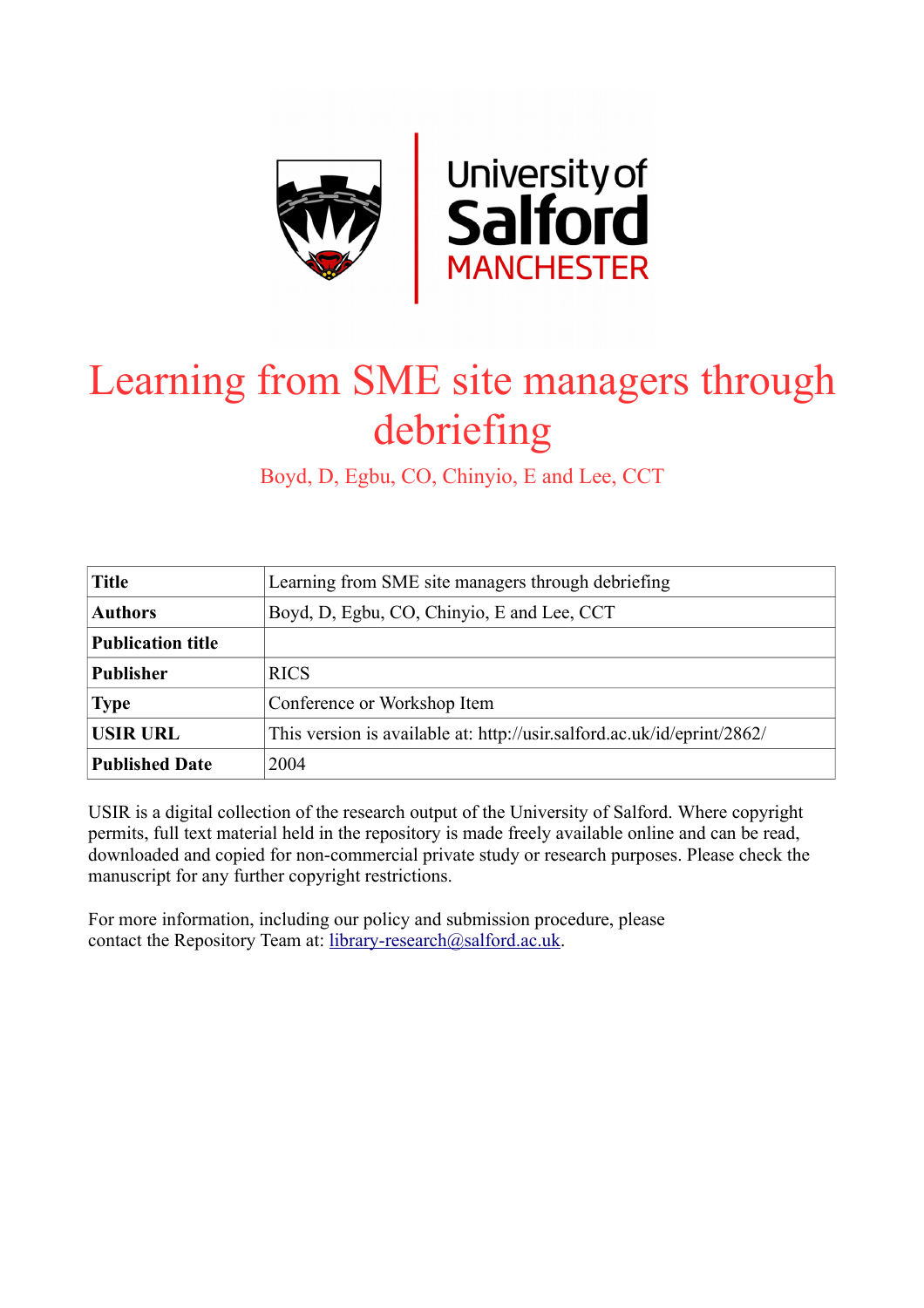# **LEARNING FROM SME SITE MANAGERS THROUGH DEBRIEFING**

**David Boyd<sup>1</sup> , Charles Egbu2 , Ezekiel Chinyio1 , Hong Xiao<sup>1</sup> , and Cynthia Chin**   $\text{Tian Lee}^2$ 

<sup>1</sup> School of Property and Construction, University of Central England, Perry Barr, *Birmingham, B42 2SU, United Kingdom*  <sup>2</sup> School of The Built and Natural Environment, Glasgow Caledonian University, City *Campus, Cowcaddens Road, Glasgow G4 0BA, United Kingdom* 

#### **Abstract**

Site managers acquire knowledge through solving complex problems in their day-today work. However, the construction industry does not capture this valuable experience formally for the greater benefit of all. If this body of knowledge could be collected, structured and disseminated, there would be significant benefits to the construction industry at large. A research is reported here where the tacit knowledge residing with some site managers of 'small and medium enterprises' (SMEs) is being explicated. 32 site managers from 12 construction SMEs are involved in the research, where stories are used as a basis of recollecting previous events. The participating site managers are debriefed on their stories in order to explicate learning from the events and transform the knowledge gained into a form that is accessible to a wider audience. The preliminary debriefings carried out so far have succeeded in capturing tacit knowledge and extracting greater learning from the daily problem-solving events of these site managers.

**Keywords**: *dairy, debriefing, knowledge management, storytelling*

# **INTRODUCTION TO THE STUDY**

In the construction industry, site managers and project managers solve complex problems in their day-to-day work by using their experiences and intuition, i.e. their tacit knowledge. Nevertheless, the industry has failed to acknowledge this practice never mind capturing it. The research discussed here concerns a robust approach for the management of knowledge by construction SMEs to improve their economic, social and sustainable performance.

Knowledge management is a complex process, involving the management of explicit and tacit knowledge (Nonaka and Takeuchi, 1995). Explicit knowledge can be articulated in formal language such as grammatical statements, mathematical expressions, specifications, manuals, etc. While explicit knowledge can be transmitted across individuals formally and easily, tacit knowledge is rather personal information embedded in individual memory and is often implicit. Tacit knowledge can be hard to articulate with formal language.

Evidence suggests that tacit knowledge contributes more to organisational innovations and competitiveness (Boyd and Belcher, 2002). Compared with explicit knowledge,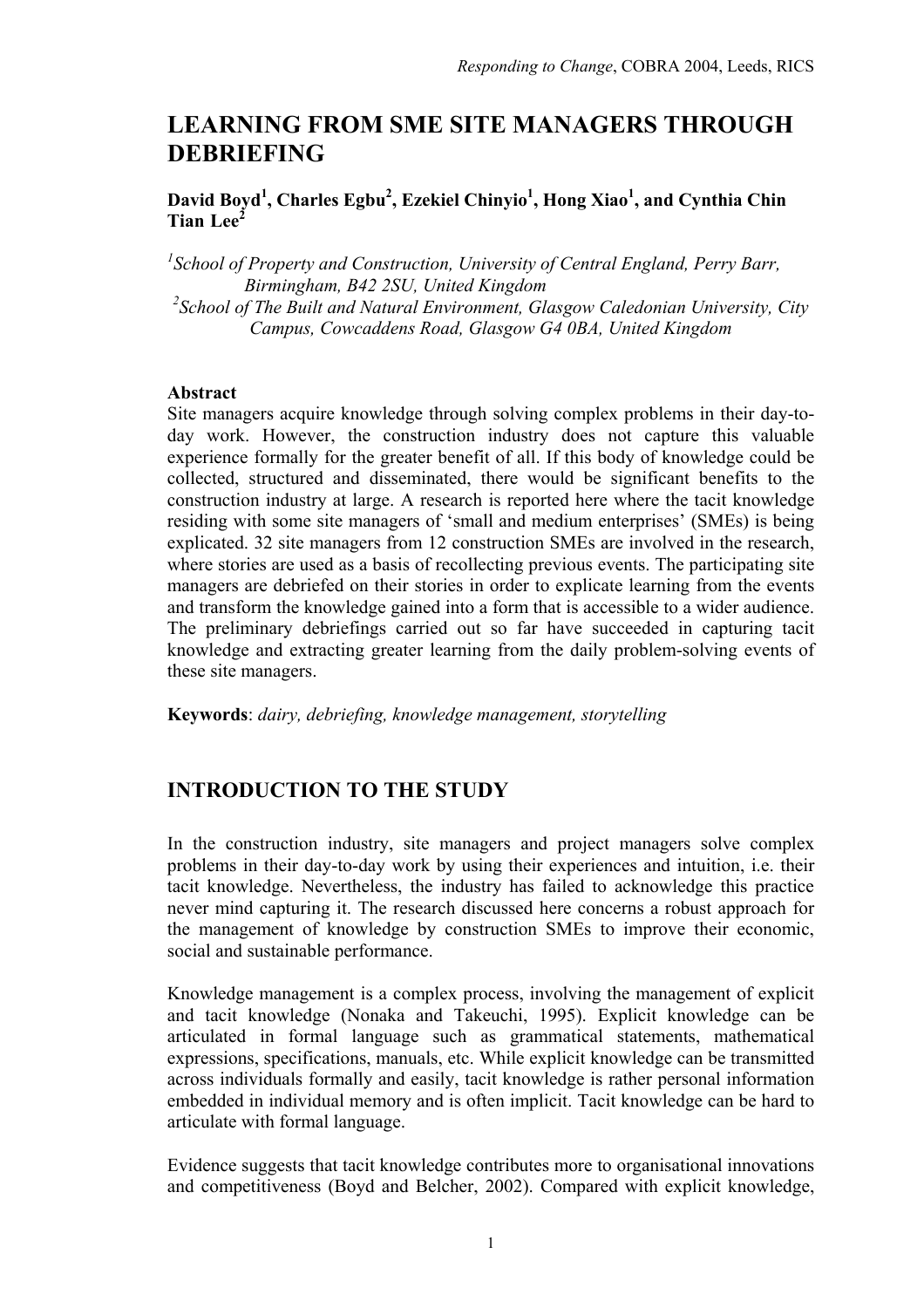tacit knowledge is more difficult to access, communicate, share and audit and human behaviour is vital in its transmission (Nonaka and Takeuchi, 1995). If however this body of tacit knowledge can be collected, structured and disseminated, there would be significant benefits to users of that information. In this regard, our research is accessing the tacit knowledge of SME site managers for subsequent wider usage.

### **Rationale for the study**

Hylton (2002) has indicated that SMEs are in need of knowledge management just as much as large enterprises. The reasons cited are that the world has changed rapidly over the past decade and continues to do so. There are more contenders for every dollar or profit, which puts great pressure on companies, large and small, to innovate and to develop products rapidly. Both innovation and rapid development require accelerated use of knowledge, i.e. knowledge that must be managed efficiently, effectively and securely. In this knowledge driven global economy, knowledge itself is a commodity that offers the only 'sustainable competitive edge'.

There are a plethora of knowledge management tools and solutions on the market. However, the increasing attention of knowledge management is unsurprisingly targeted at very large multinational organisations, with little at the SMEs, and even less at construction-related organisations. Thus our research is helping SMEs to implement knowledge management approaches.

In 2002, 99% of the UK construction companies had less than 59 staff, but employed 62% of the industry's workforce and, in monetary terms delivered 44% of the industry's workload (DTI, 2003). Compared with large companies, these SMEs are usually weak technologically, short of investment in innovation and development, and take a less-formal strategy in management. With limited and often very stretched resources, personnel in SMEs need to have a broad range of skills and experience to undertake multiple tasks (Sexton and Barrett, 2003). Therefore, there is an urgent need to develop knowledge management approaches suitable for construction SMEs. Such approaches of sharing knowledge or tapping into the knowledge pool must be simple, straightforward and efficient in order to encourage employees' participation and maximise the benefits of knowledge management (Alazmi and Zairi, 2003).

## **A THEORETICAL PERSPECTIVE**

Knowledge management involves knowledge identification, creation, acquisition, transfer, sharing and exploitation. Knowledge management is vital for efficient working in projects and for improving organisational competitiveness (Egbu, 2000a; 2001). Knowledge management can also promote innovation and business entrepreneurship, help managing change, and emancipate and empower employees (Nonaka and Takeuchi, 1995; Egbu, 2000b; McAdam and McCreedy, 2000; DTI, 2000).

It is widely recognized that organizations often reinvent the wheel, thereby repeating mistakes and wasting resources (Robertson, 2002; Flar, 2002). This often happens when members of an organization are unable to refer to each other's work. On the other hand, learning takes place when knowledge that resides in one part of an organization is transferred effectively to other parts and used to either solve problems or provide new and creative insights (Goh, 2002). Learning does also occur when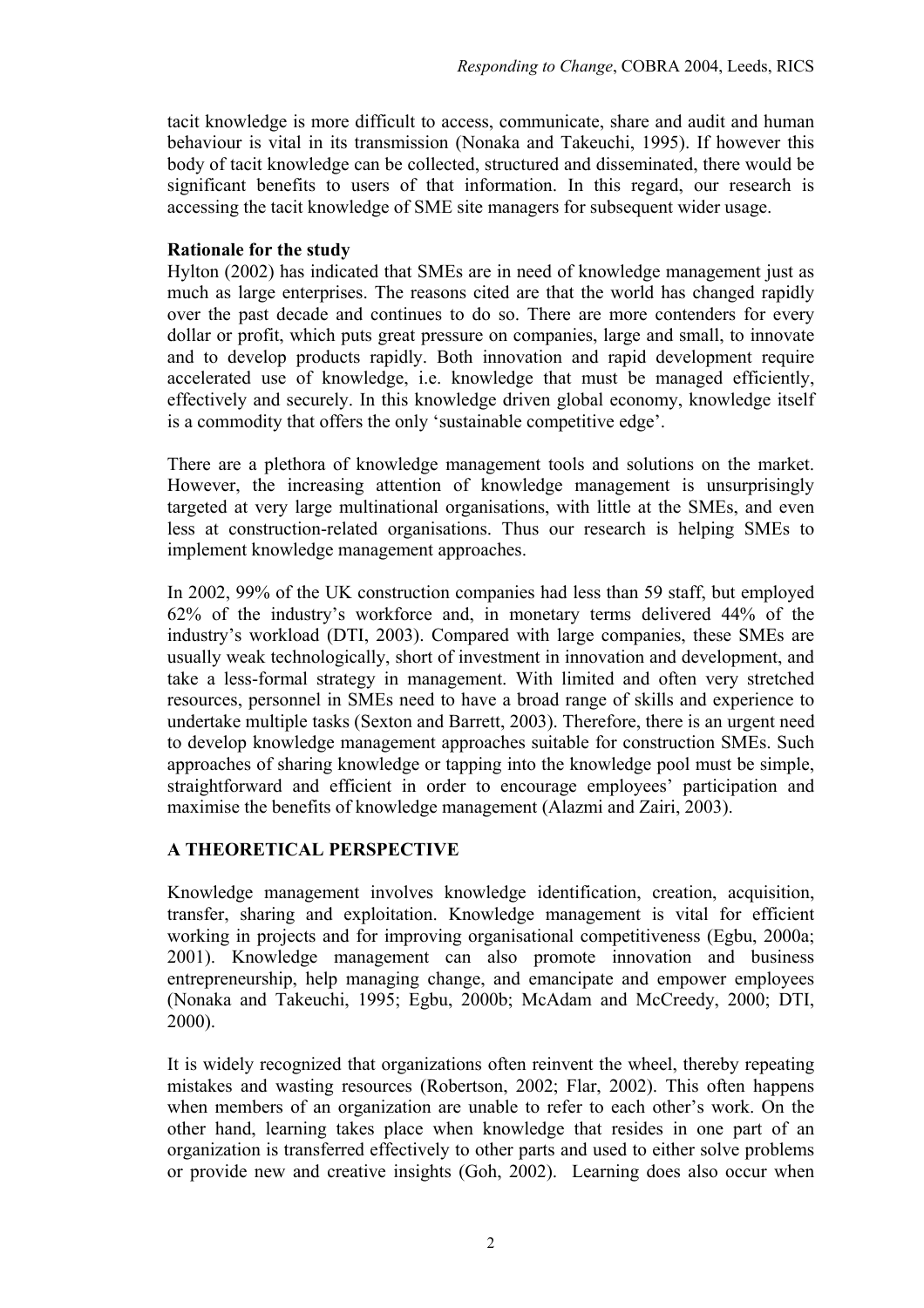knowledge moves from one organization to another. Knowledge management can facilitate both strands of learning.

It can be argued that while the subject matter of knowledge management is about managing knowledge, it also extends to changing entire business cultures and strategies of organizations to approaches that value learning and sharing knowledge. Therefore, knowledge management tends to concern people, processes, culture and technology (Flar, 2002).

## **Tacit knowledge**

Polanyi (1996) made a distinction between tacit and explicit knowledge. Explicit knowledge is that which is capable of being stated clearly, while tacit knowledge concerns an awareness of things that we may not be able to tell. Tacit knowledge is developed through, and can concern, intangible factors such as personal belief, perspective, and the value system (Nonaka and Takeuchi, 1995). All knowledge is either tacit or rooted in tacit knowledge. A great deal of the know-how required for the implementation of diverse tasks is embodied in knowledge that is not written, i.e. it is mostly tacit (Koskinen, 2003).

Tacit knowledge is very complex and not generally available outside its possessor. While it is relatively easy to preserve and transmit explicit knowledge, tacit knowledge is more difficult to transmit. What is lacking at the moment is a complete understanding of effective knowledge transfer within organizations, especially where tacit knowledge is involved (Goh, 2002). Knowledge management helps, partly, to reduce the time spent in looking for relevant knowledge (Kakabadse *et al*., 2003).

## **Transferring tacit knowledge**

Knowledge transfer is enhanced if the environment is right, i.e. right people involved, right conditions exist, right means are used and right actions are taken (Collison and Parcell, 2002). Knowledge transfer is carried out through people, objects or a combination of the two. This study concentrates on the capture and exploitation of tacit knowledge.

Tacit knowledge can be transmitted or transformed in the two ways shown in Figure 1. The key concepts contained in Figure 1 are:

- *Socialization* sharing experiences (meetings, brainstorming, etc).
- *Internalization* akin to reflection.
- *Externalization* transforming tacit knowledge into explicit knowledge.
- *Combination* reconfiguring existing knowledge to form new explicit knowledge.

Tacit knowledge may be transferred best through a greater use of interpersonal means and processes that are less structured. Some examples of these are mentoring, teamwork, chat rooms, personal intranets and face-to-face conversations such as group dialogues or personal reflections on experiences and lessons learned (Goh, 2002). Further avenues for transferring tacit knowledge include post-project reviews and consultant-led reports (Kransdorff, 1999), knowledge sharing meetings, publications in magazines and storytelling (Post, 2002). The investigation reported in this article is based on storytelling. Sometimes knowledge transformation and dissemination does take place through people telling stories about the events they have experienced.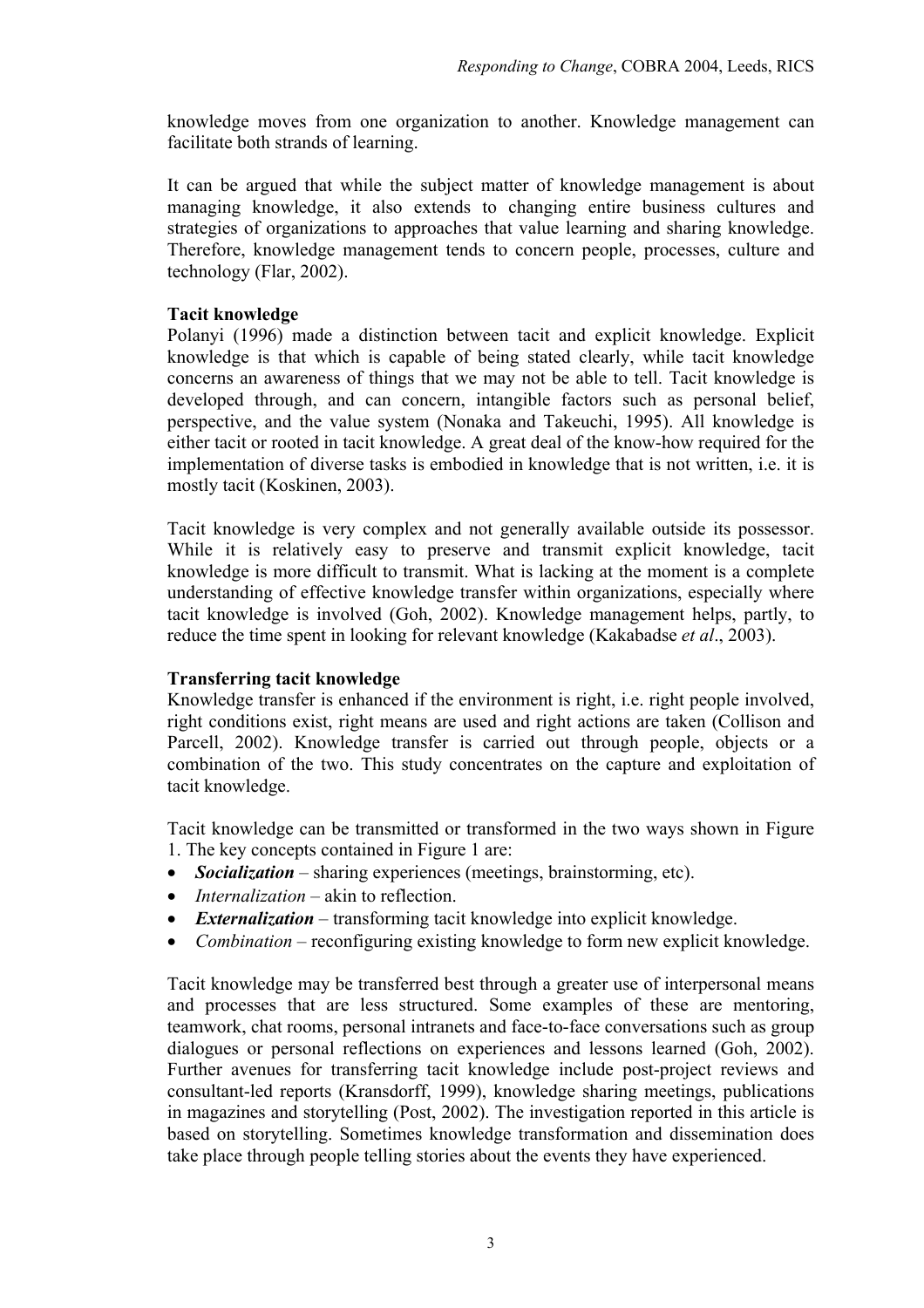## **Unveiling tacit knowledge through storytelling**

'Aristotle' is said to have encouraged story telling as a way of defining justified true belief (Kakabadse, et al., 2003). The storytelling approach is very useful for capturing tacit knowledge and has been used successfully by both EduTech and NASA (Post, 2002).

|                       | <b>Tacit knowledge</b> | To<br><b>Explicit knowledge</b> |
|-----------------------|------------------------|---------------------------------|
| Tacit<br>knowledge    | Socialisation          | Externalisation                 |
| <b>FROM</b>           |                        |                                 |
| Explicit<br>knowledge | Internalisation        | Combination                     |

**Figure 1: Models of Knowledge Creation** (*Source: Nonaka, 2004*).

Stories are personal belongings, likewise tacit knowledge. Therefore, in storytelling, individuals have the opportunity to share what is personally theirs, i.e. the tacit knowledge they possess. In storytelling, lessons learnt previously are shared to the benefit of the listeners (Post, 2002). ). In storytelling, the particular story told is used as a means to an end. Thus, the actual story is not as critical as the lessons learnt from it.

In storytelling, tacit knowledge is transformed into explicit knowledge by means of 'metaphors', which is a distinctive method of perception (Koskinen, 2003). Through metaphors, people put together what they know in new ways and begin to express what they know but cannot yet say. By the metaphorical approach, specific experiences are used to engender greater learning for present and future applications. This metaphorical approach uses imagination and symbols without the need for analysis or generalization, and provides an entry point into issues, which may be intimidating to confront head-on (Post, 2002). The use of metaphors in stories is highly effective in fostering direct commitment to the creative process in the early stages of knowledge creation.

## **Audio diary as a tool for capturing stories**

A diary is a record of events, maintained by someone over time, which can then be collected and analysed (Burns and Grove, 2001). A diary provides an opportunity to record experiences, perceptions and feelings about daily operations relatively soon after they had occurred. A diary is thus a simple tool for encouraging people to capture events as they develop (Zimmerman and Weider, 1977).

Diaries could be written or oral. Written diary entries require writing skills and time for composition, which can act as barriers, especially in SME organisations. Audio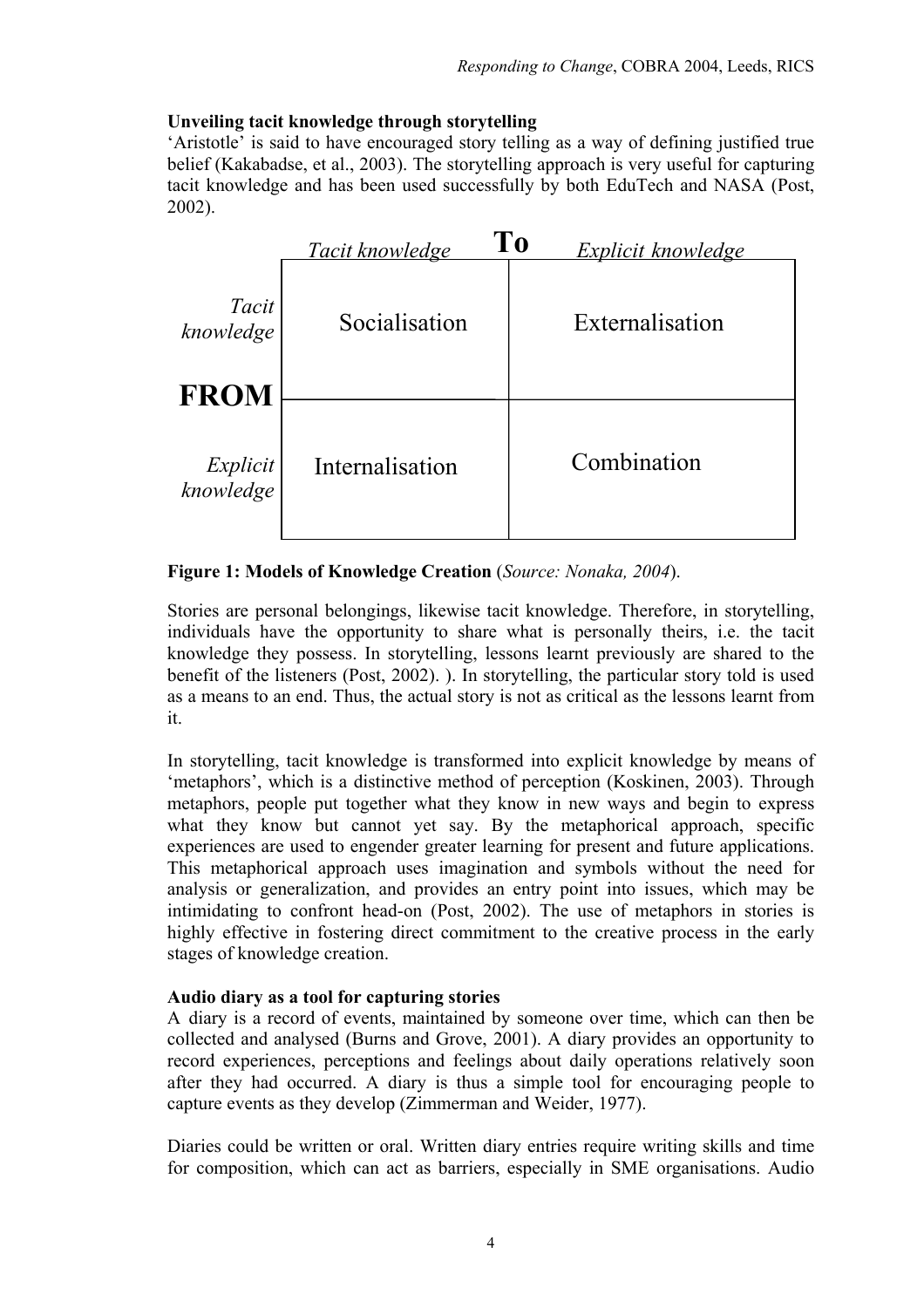diaries overcome these shortcomings, and can be used in a manner similar to written diaries. Although some users might be reluctant to adopt audio devices initially, they tend to overcome this phobia after a few trials. Construction site personnel tend to be busy and might be unwilling to spare long periods of time to compose and write stories. Thus, our research decided to use audio devices for capturing stories.

## **Debriefing**

Originally, debriefing was used in military campaigns and war games to question and examine persons who had returned from a mission or exercise, to establish what had occurred and then develop new strategies as a result of previous experience (Pearson and Smith, 1985). Now, debriefing refers to a purposeful reflection, which assists learners to develop generalisation and to transform experience into learning.

In debriefings, the what, why, how and when of things that happened is explored orally (Kransdorff, 1999). Debriefing combats corporate amnesia, provides a tool for inducting new employees as well as planning for a succession (Kransdorff, 1999). Debriefing is thus a powerful tool, which can make explicit any tacit learning so that it can be transferred to a wider audience and ultimately to the knowledge base of the industry.

The rationale behind debriefing is that individual learning can be enhanced by purposeful reflection. Through debriefings, several individual lessons can also be aggregated, validated and synthesized to produce organizational learning. It is this second operation of debriefing that involves the transformation of tacit knowledge to explicit knowledge thus formatting it for dissemination.

To facilitate learning from past experiences, individuals with tacit knowledge must be encouraged or motivated to divulge the information they possess, otherwise the objective will be defeated. As a step in this direction, corporate cultures must move from blame apportionment towards knowledge sharing (Kransdorff, 1999).

The study reported herein concerns knowledge management in construction SME organisations. In this regard, the tacit knowledge of site managers is captured initially and inadvertently by means of audio diaries. Through follow-up debriefings, greater learning from the diaries is either identified or reinforced.

# **THE RESEARCH METHODOLOGY**

#### **Action research**

The study is tracking a number of projects being run by construction SME organisations. Each project is studied for six months in the first instance. Site managers from some construction SME organisations are involved, ranging in number, from 1 to 4 per company. The study includes projects in the development, design and construction phases so as to explore the suitability of knowledge management techniques in the different commercial and professional environments.

Construction practice communicates substantively by means of the spoken language. This form of communication is rich in meaning because of nuances of delivery, body language and context, which provide many dimensions of information useful for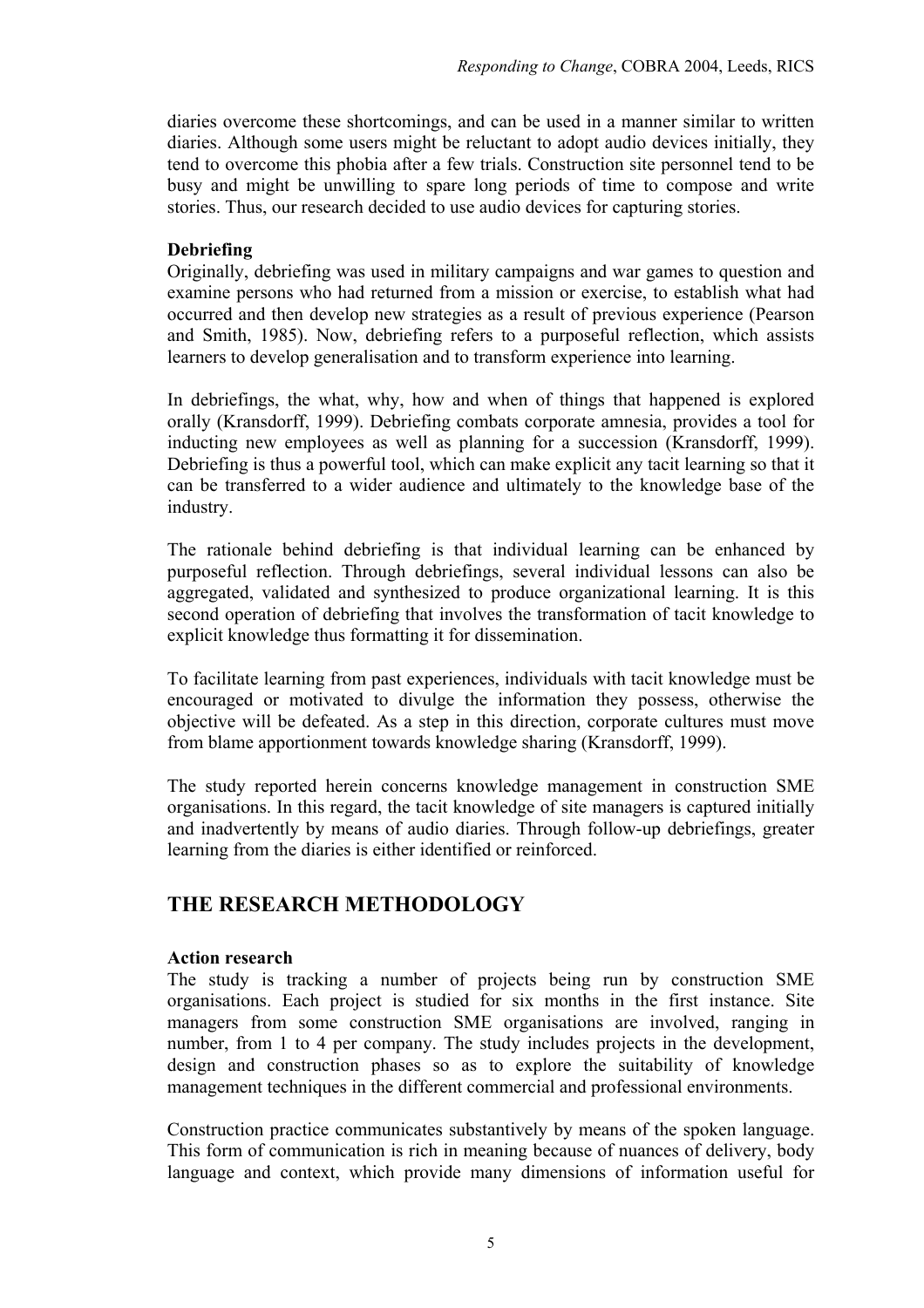practice. It is this multi-dimensional world of oral communication which contains much of the tacit knowledge and also the ability to transfer it. Therefore, it was proposed that audio diaries be used to capture past events in this research. The usage of audio diaries also minimises disruptions to the participants' daily work, thus encouraging their participation and cooperation.

As this research concerns learning from tacit knowledge, it is primarily focused on socialisation and externalisation (Figure 1). By means of socialisation, the research participants are explicating their tacit knowledge by telling stories. By means of debriefing and subsequent dissemination, greater learning from the stories is externalised. After a set of audio diary entries, usually between 2 and 4 in number, the participants are debriefed to analyse their learning and to provide a deeper interpretation of the events.

## **Research design**

A qualitative approach is employed in this on-going study, because the stories are meant to yield rich qualitative data. According to Mason and Pauleen (2003) such responses can be compiled into a database and then analyzed according to standard qualitative coding principles. The analysis should, *and in this case does*, involve a detail evaluation of the responses (Dey, 1993).

#### **Research instrument**

In a prior study (Boyd and Robson, 1996), an approach to capturing, structuring and disseminating knowledge was tried and this has allowed the development of a comprehensive, yet simple, tool for knowledge management, which is suitable for SMEs. In this precursor, capturing knowledge involved two operations:

- 1. The recording of events; and,
- 2. Reflection and abstract conceptualisation of the events.

This prior investigation informed the manner in which to generate data in the current investigation.

## **A pilot study for the present investigation**

Before SMEs were asked to provide data in the present research, a Project Manager with a consultant company in the west-midlands was asked to try the approach. This project manager recorded an event he had experienced in a building project. After listening to his story, an arrangement was made to debrief the storyteller a week afterwards.

The debriefing discussed issues such as circumstances underpinning the event, the feelings and actions of the storyteller, the reaction of other people involved in that project and the lessons learnt from the event. The pilot event collection through audio diary and subsequent debriefing were successful, and thus equipped the researchers with an effective tool for the current investigation.

## **Actual event collection through audio diaries**

Research participants now tell us a story of a problem-solving event, which they have experienced. The participants are encouraged to dictate one story each week into a Dictaphone to explicate their personal knowledge and thinking. Participants are asked to record events, which they think are useful for learning. These events may be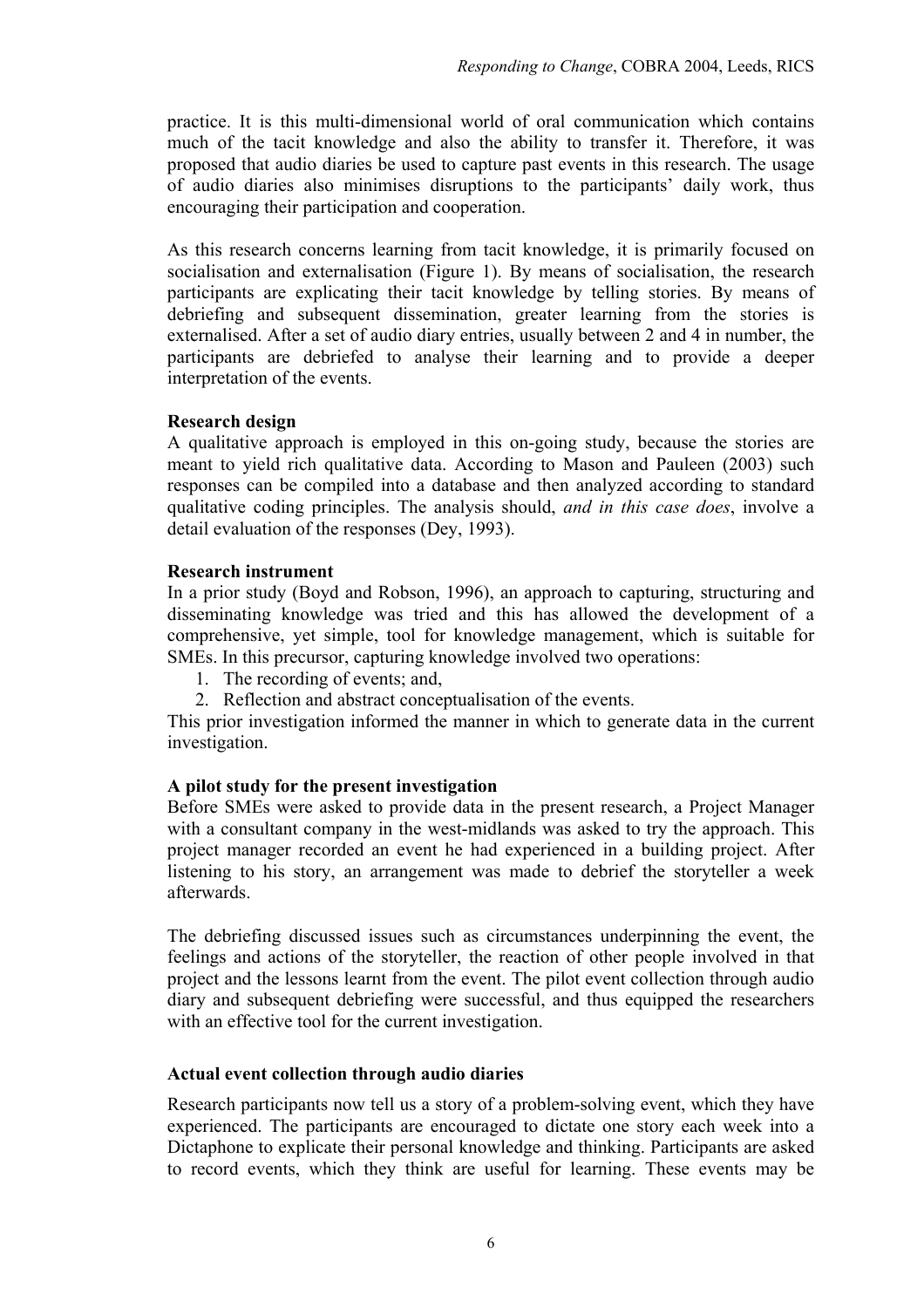challenging, successful, worrying, complicated, difficult, frustrating, or annoying. The events could also relate to technical issues, organisational process or relationships between people.

To facilitate the process, all the participants are provided a Dictaphone, set of tapes for storing information and pre-addressed and stamped envelopes for returning the stories to the researchers. A procedure manual is used to guide the audio diary recordings. In this regard, a set of structured but open questions is provided to help the participants record their stories, i.e.:

- 1) What happened?
- 2) What was the context of the event?
- 3) What should (not) have happened?
- 4) How did people react?
- 5) What did you feel?
- 6) What lesson did you learn?

So far, over two hundred audio diary entries have been collected. Given the possibility of loss, coupled with technological advances, these stories are stored on a hard drive and backed unto CDs. As confidentiality is always a concern, participants are assured that the information obtained from them would be kept strictly confidential and used for research purposes only. Data will not be made available to any third party or used in any published material, except in a disguised form. This undertaken was made to preserve the confidentiality of the participants and encourage authentic stories.

#### **The sample of research participants**

32 participants from 12 SME organisations are involved in the study. The business outlooks of the organisations involved are general contractors, design-build contractors, specialist contractors and consulting companies. All the participants were briefed thoroughly before they started providing stories. Each month, the storytellers are debriefed on their stories.

## **The debriefing**

This paper concentrates on debriefing, which is informed by the event collection exercise through the audio diaries. The participants are debriefed after four or five audio diary recordings, to explore the significance of the events reported and to transform their inherent tacit knowledge in order to make it accessible to others.

A debriefing session lasts about one hour, and involves a review of the events with a question and discussion session. In order to make the debriefing more structured and to facilitate the data analysis, a set of questions was designed. These were refined with reference of the principles of debriefing as discussed by Pearson and Smith (1985) and the Department of the Army (1993). The subject matter of the questions is threefold:

- 1) The acknowledgement of the events, i.e. to review and clarify the events.
- 2) Reflection on the events: to explore the participants' pre-understanding of the events and the impact of the events.
- 3) Conceptualisation and generalisation from the events: to explicate what lessons have been learned and what participants would do differently in the future.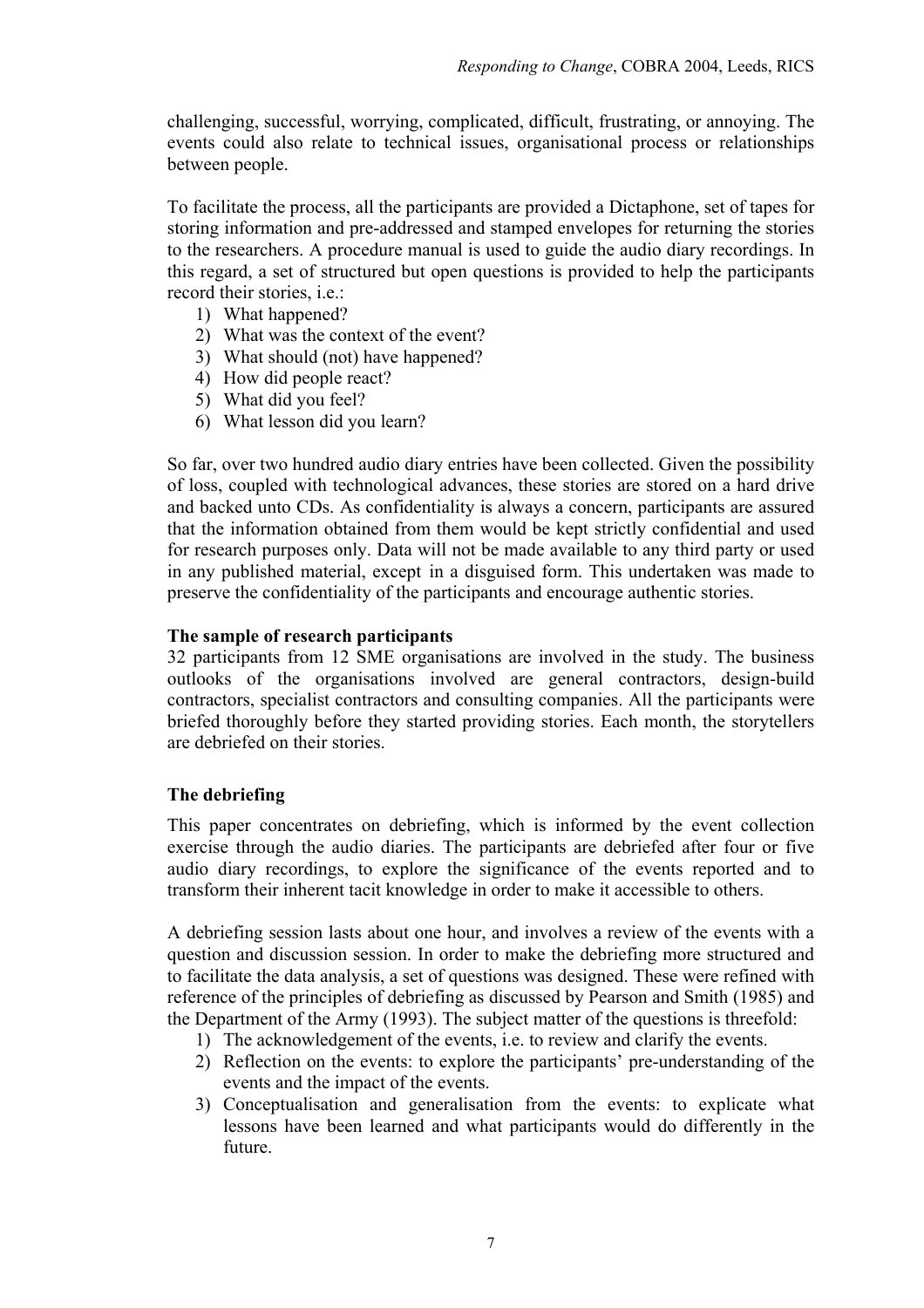Sixty debriefings have been conducted with the research participants. It is now possible to disseminate the knowledge gained through these debriefings, within each company first, and to the construction industry subsequently. The ultimate objective is that the companies can operate this knowledge management approach by themselves.

#### **Analysis of information**

The analysis of the information generated from each story and its associated debriefing, where applicable, is tabulated. The information is subjected to multiple passes where keywords are identified and entered into a relevant column. The columns pertain to keyword-groupings, which represent the broad categories of process, technical and relationships.

The analytical process is iterative whereby keywords and categories are sorted, challenged, refined and redefined until all the information from the original responses are categorized satisfactorily. The responses, keywords and categories are then checked for bias or misinterpretation by another researcher. This iterative process is reviewed until all the researchers are satisfied with the interpretation of events.

## **KNOWLEDGE GAIN FROM A DEBRIEFING SESSION**

As many debriefings have been held, space would not suffice to discuss them all. Thus, the following one example is used to illustrate knowledge gained from a debriefing session.

#### *The event*

A site manager provided a story on the construction of new changing rooms for a school. On a particular morning, a break-in was discovered where metal shower channels had been stolen. These channels were bespoke items that fitted the particular size of the changing rooms. Although the channels were not particularly expensive, their bespoke nature warranted a 5-week delivery time. Thus the theft had a dramatic consequence on the construction programme, i.e.:

- The screeding could not be undertaken as planned;
- The metal stud partitioning, which was designed to be fixed to the screed could not take place as well;
- The partitioning did carry the mechanical services for the showers; and,
- The partitioning was to be plasterboarded and tiled.

To minimise the delay, the partition was fixed to the sub-floor, leaving the screed out until the channels arrived but allowing the partitioning, tiling and most of the pipe work to be completed.

## *The key issues*

Some of the issues established from this story are:

- $\Box$  Theft from sites is common as they cannot be made completely secure and are left unattended at night.
- The loss of apparently insignificant items can have a dramatic effect on programme.
- Subcontractors and craftspeople like significant work flows comprising full day's attendance because travelling and set-up times can be long.
- Rescheduling work into smaller chunks irritates trades as they do not get a flow of work and it increases their time overhead.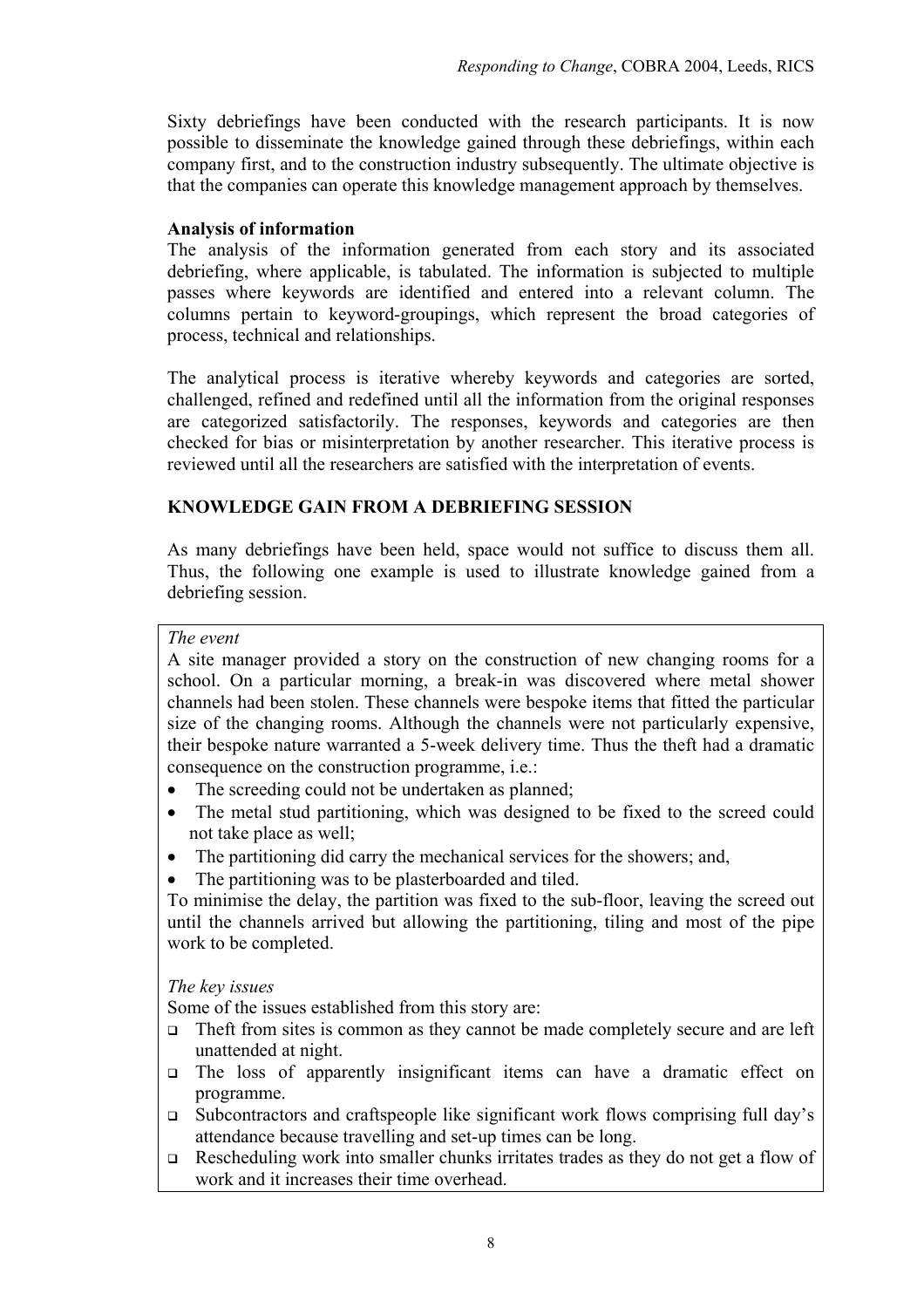- Irritated craftspeople have the potential to produce a lower quality of work and are also less inclined to be flexible with any other changes.
- Small bits of work out of sequence are more difficult to coordinate and may not appear sufficiently important to subcontractors for them to attend as planned.
- Leaving work half done makes it vulnerable to damage which takes additional time to rectify and also can cause cross-trade arguments.
- In this case, leaving work half done creates a joint (screed, pipe work etc.) which may be vulnerable in the future, as the location of these makes them more difficult to form successfully.

*The wider learning issues unravelled in the debriefing are*:

- $\Box$  Theft from sites needs to be considered strategically.
- □ Long lead item, of low value, need to be protected as high value items.
- $\Box$  Leaving work half done is not satisfying and so may not be done with the highest quality.
- Interdependency of activities can have major effects on production.

#### **Discussion**

Debriefing, as in the foregoing example helps participants to be more analytical in their everyday experiences. Some of the events the participants have recorded are project or company related. However, some of them concern industry-wide problems, such as error or absence of design information, poor adherence to health and safety procedures on site, late payment, theft and vandalism on site. Their stories also concern technical, operational and relationship issues.

The occurrence of similar incidences in many locations and across companies provides a rich data mine for debriefing in order to explore the deeper meaning of the events. The construction industry can capture and share this existing knowledge widely to improve the performance of the whole industry. However, this suggestion warrants a culture-shift from the status quo.

Knowledge is rapidly becoming the most important asset of virtually all organisations. Construction is no exception. The ability to manage and exploit knowledge will be the main source of competitive advantage for the construction industry of the future. Effective knowledge management ensures more sustainable business practices, making organisations less vulnerable to economic cycles. 95% of construction organisations are SMEs, thus holding a vast amount of tacit knowledge. It is therefore worthwhile to capture this body of knowledge for the greater gain of the industry.

# **CONLUSIONS**

The event collection exercise with a dozen construction companies across the country has generated a series of events that cover technical, operational and relationship issues. The follow-up debriefing sessions on those events assisted the participants to reflect on their experiences and transform their personal experience into explicit knowledge, making way for a wider range of knowledge sharing and dissemination. This suggests that audio diary records cum debriefing are effective tools for knowledge management within construction SMEs. As the research progresses, ways are being sought to allow the participating organisations operate these tools and the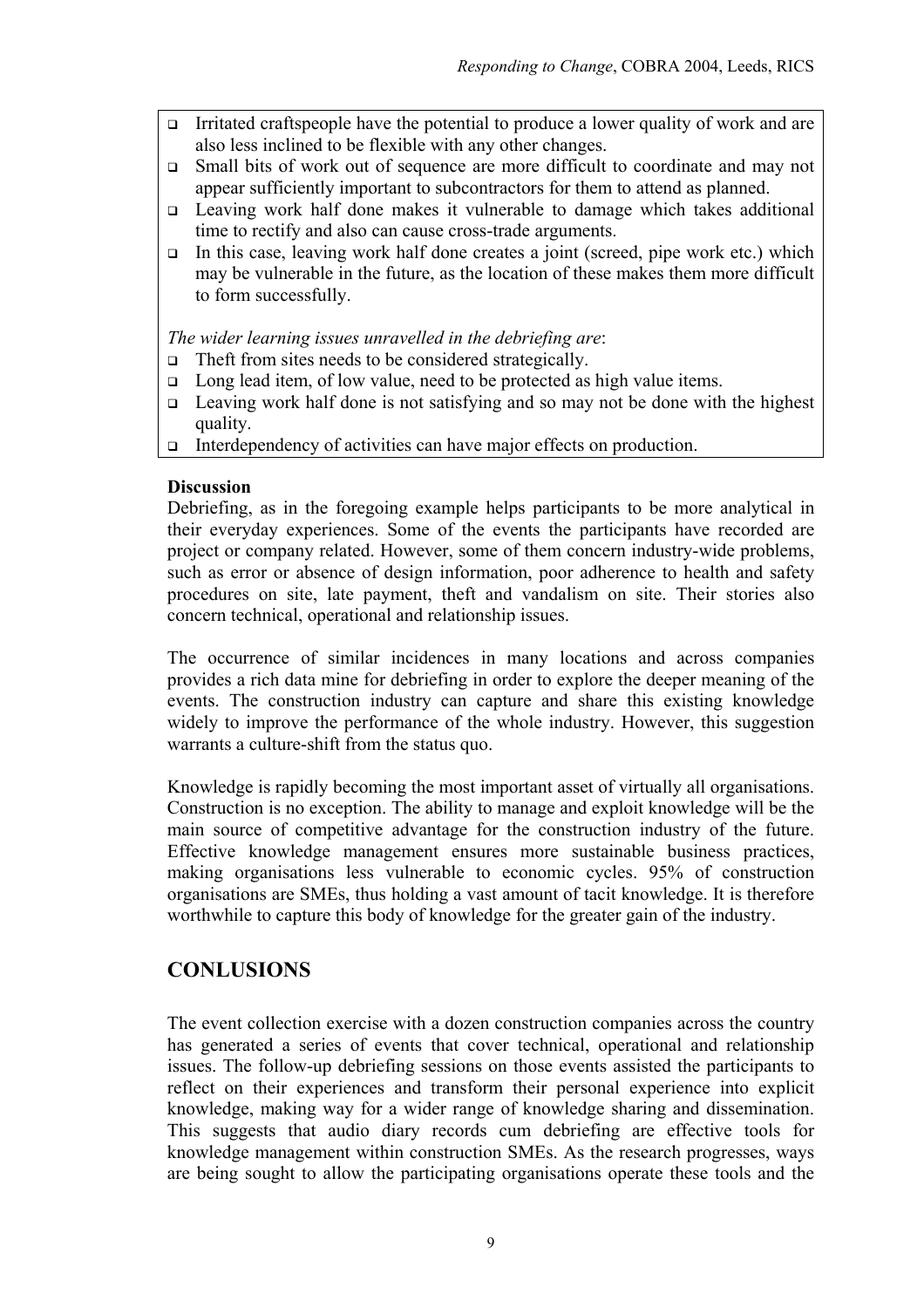knowledge management approach by themselves. If they succeed in doing so, the technique can then be promoted to the whole construction industry.

## **REFERENCES**

- Alazmi, M. and Zairi, M. (2003) Knowledge management critical success factors, *Total Qaulity Management*, **14**(2), pp199-204
- Aristotle, (1984) *The Complete Work of Aristotle*, (Vol. 2), Burns, J. (Ed.), Princeton University Press, Princeton, NJ.
- Boyd, D. and Belcher, R. (2002) Learning to change in the UK and USA, *ARCOM Eighteenth Annual Conference 2002*, Northumbria University, pp 627-636.
- Boyd D. and Robson A. (1996), Enhancing Learning in Construction Projects, in Langford D. (Ed.), *Shaping Theory and Practice*, CIBW65, Spon.
- Burns, N. and Grove, S.K. (2001) *The practice of Nursing Research: Conduct, Critique and Utilisation (4th Edition)*, The Falmer Press, London
- Department of the Army (1993) *A Leader's Guide to After-Action Reviews (TC 25- 20)*, Department of the Army, Washington, DC
- Department of Trade and Industry (DTI) (2000) *Excellence and opportunity. a science and innovation policy for the 21st century*, The Stationery Office, London
- Department of Trade and Industry (DTI) (2003) *Construction Statistics Annual (2003 Edition)*, The Stationery Office, London
- Egbu, C.O. (2000a) The role of IT in strategic knowledge management and its potential in the construction industry. *UK National conference on Objects and Integration for Architecture, Engineering and Construction, 13-14<sup>th</sup> March 2000,* BRE, Watford, UK
- Egbu, C.O. (2000b) Knowledge management in construction SMEs: coping with the issues of structure, culture, commitment and motivation, *ARCOM Sixteenth Annual Conference 2000*, Glasgow Caledonian University, pp 83-92.
- Egbu, C.O. (2001) Knowledge management in small and medium enterprises in the construction industry: challenges and opportunities. *Managing Knowledge: conversation and Critiques.* Proceedings of an international conference convened at the University of Leicester, UK,  $10-11<sup>th</sup>$  April 2001.
- Flar, A.A. (2002) Implementing a Solution to Retain Knowledge. *Knowledge Management Review*, **4**(6), pp30-33.
- Goh, S.C. (2002) Managing effective knowledge transfer. *Journal of Knowledge Management*, **6(**1), pp23-30.
- Kakabadse, N.K.; Kakabadse, A. and Kouzmin, A. (2003) Reviewing the knowledge management literature: towards a taxonomy. *Journal of Knowledge Management,* **7**(4), pp75-91.
- Koskinen, K. U. (2003) Evaluation of tacit knowledge utilization in work units.  *Journal of Knowledge Management,* **7** (5), pp 67-81.
- Kransdorff, A. (1999) Applying Experiential Learning to Work. *Knowledge Management Review*, **1**(9), pp 12-15.
- Mason, D. and Pauleen, D. J. (2003) Perceptions of Knowledge Management: A qualitative analysis. *Journal of Knowledge Management,* **7(**4), pp 38-48.
- McAdam, R. and McCreedy, S. (2000) A critique of knowledge management: using a social constructionist model, *New Technology, Work and Employment*, **15**(2), pp155-68.